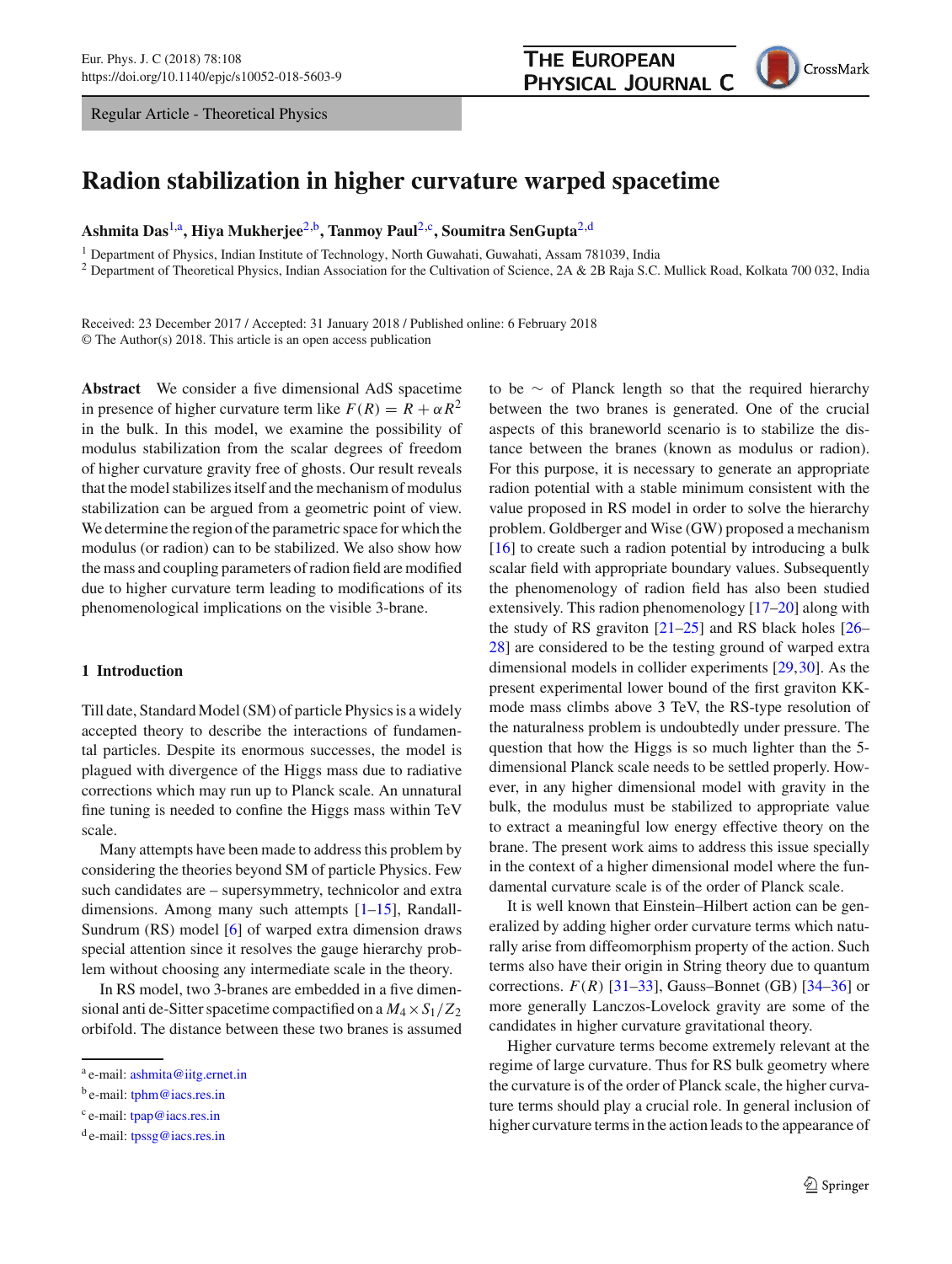ghost from higher derivative terms resulting into Ostragradsky instability. The Gauss–Bonnet model (a special case of Lanczos–Lovelock model) is however free of this instability due to appropriate choice of various quadratic combinations of Riemann tensor, Ricci tensor and curvature scalar . Some important modified solutions of the Randall–Sundrum model in presence of Gauss–Bonnet terms have been obtained by Kim et al. [\[37](#page-10-15),[38\]](#page-10-16) in the context of both static and inflationary scenario. A GB modified warped solution and it's phenomenological implications was also discussed in [\[39\]](#page-10-17).

In contrast to GB model  $F(R)$  gravity model however contains higher curvature terms consisting only of the scalar curvature *R*. Once again just as GB model, certain classes of  $F(R)$  gravity models are free from ghost-like instabil-ity (See Sect. [3](#page-2-0) for a detailed discussion). In general  $F(R)$ model can be mapped into a scalar–tensor theory at the action level by a conformal transformation of the metric [\[31,](#page-10-11)[32](#page-10-18)[,40](#page-10-19)– [45\]](#page-10-20). The issue of instability of the original  $F(R)$  model is now reflected in the form of the kinetic and potential terms of the scalar field in the dual scalar–tensor model, where the potential will have a stable minimum and a kinetic term with proper signature if the original  $F(R)$  model is free from ghosts (see Sect. [3\)](#page-2-0). It is know that to achieve modulus stabilization in RS-like model, one needs a scalar field [\[16](#page-10-2)]. We, in this work, therefore look for the possibility of having a geometric modulus stabilization mechanism due to the scalar degree of freedom originating from the higher curvature terms. The important questions in this context are:

- Is the RS braneworld modified by  $F(R)$  gravity, stabilized even without introducing an external stabilizing field?
- If the modulus can be stabilized in the dual scalar–tensor model, does it mean that it is also stabilized in the original  $F(R) \text{ model}$ ?
- Does the scalar kinetic and potential terms for the purpose of modulus stabilization correspond to a  $F(R)$  model which is free of ghost-like instability?
- If the braneworld scenario is stabilized consistently then how the radion mass and coupling parameters will change from that of RS scenario due to the presence of higher order curvature terms?

We aim to address these questions in this work by using the equivalence between  $F(R)$  and scalar–tensor theory.

The paper is organized as follows: Following two sections are devoted to brief reviews of RS scenario and conformal relationship between  $F(R)$  and scalar–tensor (ST) theory. In Sect. [4,](#page-2-1) we extend our analysis of Sect. [3](#page-2-0) for the specific  $F(R)$  model considered in this work. Section [5](#page-3-0) extensively describes the modulus stabilization, radion mass and coupling for the dual ST model while Sect. [6](#page-5-0) addresses these for

the original  $F(R)$  model. After discussing the equivalence, the paper ends with some conclusive remarks in Sect. [7.](#page-9-1)

# **2 Brief description of RS scenario and its stabilization via GW mechanism**

RS scenario is defined on a five dimensional AdS spacetime involving one warped and compact extra spacelike dimension. Two 3-branes known as TeV/visible and Planck/hidden brane are embedded in five dimensional spacetime where the intermediate region between the branes is termed as 'bulk'. If  $\phi$  is the extra dimensional angular coordinate, then the branes are located at two fixed points  $\phi = (0, \pi)$  while the latter one is identified with our known four dimensional universe. The opposite brane tensions along with the finely tuned five dimensional cosmological constant serve as energy– momentum tensor of RS scenario. The resulting spacetime metric [\[6](#page-10-1)] is non-factorizable and expressed as,

$$
ds^2 = e^{-2kr_c|\phi|} \eta_{\mu\nu} dx^\mu dx^\nu - r_c^2 d\phi^2 \tag{1}
$$

Here,  $r_c$  is the compactification radius of the extra dimension. Due to  $S^1/Z_2$  compactification along the extra dimension,  $\phi$ ranges from  $-\pi$  to  $+\pi$ . The quantity  $k = \sqrt{\frac{-\Lambda}{12M^3}}$ , is of the order of 5-dimensional Planck scale *M*. Thus *k* relates the 5D Planck scale  $M$  to the 5D cosmological constant  $\Lambda$ .

All the dimensionful parameters described above are related to the reduced 4-dimensional Planck scale *MPl* as,

$$
M_{Pl}^2 = \frac{M^3}{k} (1 - e^{-2k\pi r_c})
$$
 (2)

In order to solve the hierarchy problem, it is assumed in RS scenario that the branes are separated by such a distance that  $k\pi r_c \approx 36$ . Then the exponential factor present in the metric, which is often called warp factor, produces a large suppression so that a mass scale of the order of Planck scale is reduced to TeV scale on the visible brane. A scalar mass say mass of Higgs is given as,

$$
m_H = m_0 e^{-k\pi r_c} \tag{3}
$$

where  $m_H$  and  $m_0$  are physical and bare Higgs mass respectively. But one of the crucial aspects of this braneworld scenario is to stabilize the distance between the branes (known as modulus or radion). For this purpose, Goldberger and Wise demonstrated that the modulus corresponding to the radius of the extra dimension in RS warped geometry model can be stabilized [\[16](#page-10-2)] by invoking a massive scalar field in the bulk with appropriate vacuum expectation values (vev) at the two 3-branes that reside at the orbifold fixed points. Consequently the phenomenology of the radion field originating from 5D gravitational degrees of freedom has also been explored [\[17](#page-10-3)].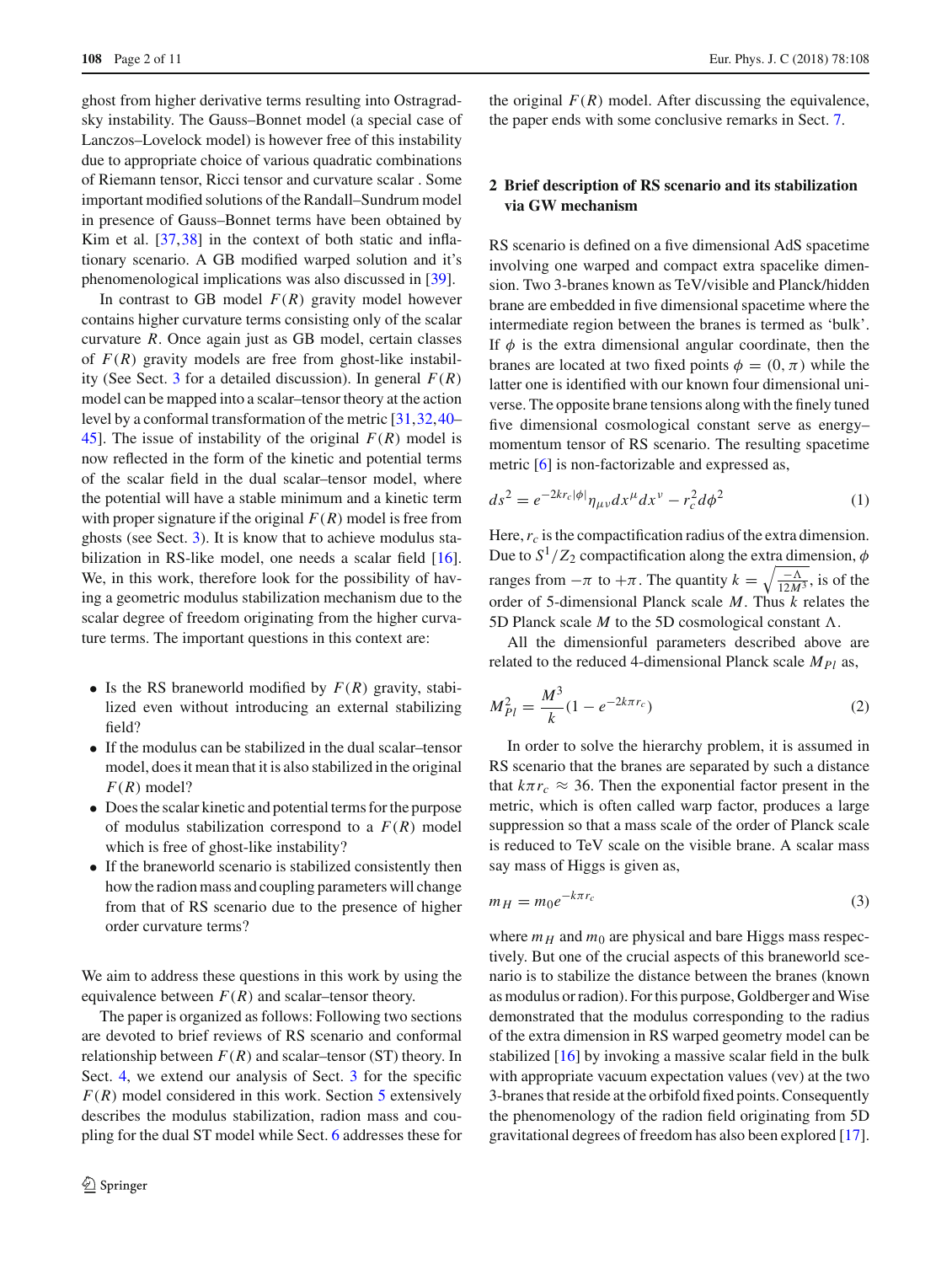### <span id="page-2-0"></span>**3 Transformation of a F(R) theory to scalar–tensor theory**

In this section, we briefly describe how a higher curvature F(R) gravity model in five dimensional scenario can be recast into Einstein gravity with a scalar field. The F(R) action is expressed as,

<span id="page-2-2"></span>
$$
S = -\frac{1}{2\kappa^2} \int d^4x d\phi \sqrt{G} F(R)
$$
 (4)

where  $x^{\mu} = (x^0, x^1, x^2, x^3)$  are usual four dimensional coordinate and  $\phi$  is the extra dimensional spatial angular coordinate. *R* is the five dimensional Ricci curvature and *G* is the determinant of the metric. Moreover  $\frac{1}{2\kappa^2}$  as taken as  $2M<sup>3</sup>$  where *M* is the five dimensional Planck scale. Introducing an auxiliary field  $A(x, \phi)$ , above action [\(4\)](#page-2-2) can be equivalently written as,

<span id="page-2-3"></span>
$$
S = -\frac{1}{2\kappa^2} \int d^4x d\phi \sqrt{G} [F'(A)(R - A) + F(A)] \tag{5}
$$

By the variation of the auxiliary field  $A(x, \phi)$ , one easily obtains  $A = R$ . Plugging back this solution  $A = R$  into action  $(5)$ , initial action  $(4)$  can be reproduced. At this stage, perform a conformal transformation of the metric as

$$
G_{MN}(x,\phi) \to \tilde{G}_{MN} = \exp\left(\sigma(x,\phi)G_{MN}(x,\phi)\right)
$$

*M*, *N* run form 0 to 5.  $\sigma(x, \phi)$  is conformal factor and related to the auxiliary field as  $\sigma = (2/3) \ln F'(A)$ . If *R* and *R* are the Ricci scalar formed by  $G_{MN}$  and  $\tilde{G}_{MN}$  respectively, then they are related as,

$$
R = e^{\sigma} \left[ \tilde{R} - 4 \tilde{G}^{MN} \partial_M \partial_N \sigma - 3 \tilde{G}^{MN} \partial_M \sigma \partial_N \sigma \right]
$$

Due to the above relation between *R* and  $\bar{R}$ , action [\(5\)](#page-2-3) turns out to be,

$$
S = \int d^4x d\phi \sqrt{\tilde{G}} \bigg[ -\frac{1}{2\kappa^2} e^{-\frac{3\sigma}{2}} F'(A) \bigg( \tilde{R} - 4 \tilde{G}^{MN} \partial_M \partial_N \sigma -3 \tilde{G}^{MN} \partial_M \sigma \partial_N \sigma \bigg) - \frac{1}{2\kappa^2} e^{-\frac{5\sigma}{2}} \bigg( F(A) - AF'(A) \bigg) \bigg]
$$
(6)

Considering  $F'(R) > 0$  and using the aforementioned relation between  $\sigma$  and  $F'(A)$ , one lands up to the following scalar–tensor action

$$
S = (1/2\kappa^2) \int d^4x d\phi \sqrt{\tilde{G}} \left[ -\tilde{R} + 3\tilde{G}^{MN} \partial_M \sigma \partial_N \sigma \right. -\frac{1}{2\kappa^2} \left( \frac{F(A)}{F'(A)^{5/3}} - \frac{A}{F'(A)^{2/3}} \right) \right]
$$
 (7)

where  $\tilde{R}$  is the Ricci scalar formed by  $\tilde{G}_{MN}$ .  $\sigma(x, \phi)$  is the scalar field, emerging from higher curvature degrees of freedom. At this stage, it is important to note that for  $F'(R) < 0$ , the kinetic term of the scalar field  $\sigma$  as well as the Ricci

scalar  $\tilde{R}$  in the above action come with wrong sign, which indicates the existence of ghost field. Thus to avoid the ghost like structure,  $F'(R)$  must be greater than zero. Later we shall show that in the context of the present work, this condition is indeed satisfied.

The kinetic part of  $\sigma(x, \phi)$  in Eq. [\(30\)](#page-4-0), though correct in sign, is non-canonical. In order to make the scalar field canonical, transform  $\sigma \to \Phi(x, \phi) = \sqrt{3} \frac{\sigma(x, \phi)}{k}$ . In terms of  $\Phi(x, \phi)$ , the above action takes the form,

$$
S = \int d^4x d\phi \sqrt{\tilde{G}} \bigg[ -\frac{\tilde{R}}{2\kappa^2} + \frac{1}{2} \tilde{G}^{MN} \partial_M \Phi \partial_N \Phi - V(\Phi) \bigg]
$$

where  $V(\Phi) = \frac{1}{2\kappa^2} \left[ \frac{F(A)}{F'(A)^{5/3}} - \frac{A}{F'(A)^{2/3}} \right]$  is the scalar field potential which depends on the form of  $F(R)$ . Thus the action of  $F(R)$  gravity in five dimension can be transformed into the action of a scalar–tensor theory by a conformal transformation of the metric.

# <span id="page-2-1"></span>**4 RS like spacetime in F(R) model and corresponding scalar–tensor theory**

In the present work, we consider a five dimensional AdS spacetime with two 3-brane scenario in F(R) model. To the leading order in higher curvature term, the form of  $F(R)$  is taken as  $F(R) = R + \alpha R^2$  where  $\alpha$  is a constant with square of the inverse mass dimension. Considering  $\phi$  as the extra dimensional angular coordinate, two branes are located at  $\phi = 0$  (hidden brane) and at  $\phi = \pi$  (visible brane) respectively while the latter one is identified with the visible universe. Moreover the extra dimension is  $S^1/Z_2$  orbifolded along the coordinate  $\phi$ . The action for this model is:

<span id="page-2-4"></span>
$$
S = \int d^4x d\phi \sqrt{G} \left[ -\frac{1}{2\kappa^2} (R + \alpha R^2) - \Lambda \right]
$$

$$
-V_h \delta(\phi) - V_v \delta(\phi - \pi) \right]
$$
(8)

where  $\Lambda$  (< 0) is the bulk cosmological constant and *V<sub>h</sub>*, *V<sub>v</sub>* are the brane tensions on hidden, visible brane respectively.

This higher curvature like  $F(R)$  model (in Eq. [\(8\)](#page-2-4)) can be transformed into scalar–tensor theory by using the technique discussed in the previous section. Performing a conformal transformation of the metric as

<span id="page-2-5"></span>
$$
G_{MN}(x,\phi) \to \tilde{G}_{MN} = \exp\left(\frac{1}{\sqrt{3}}\kappa \Phi(x,\phi)\right) G_{MN}(x,\phi)
$$
\n(9)

the above action (in Eq.  $(8)$ ) can be expressed as a scalar– tensor theory with the action given by:

$$
S = \int d^4x d\phi \sqrt{\tilde{G}} \bigg[ -\frac{\tilde{R}}{2\kappa^2} + \frac{1}{2} \tilde{G}^{MN} \partial_M \Phi \partial_N \Phi - V(\Phi)
$$

<sup>2</sup> Springer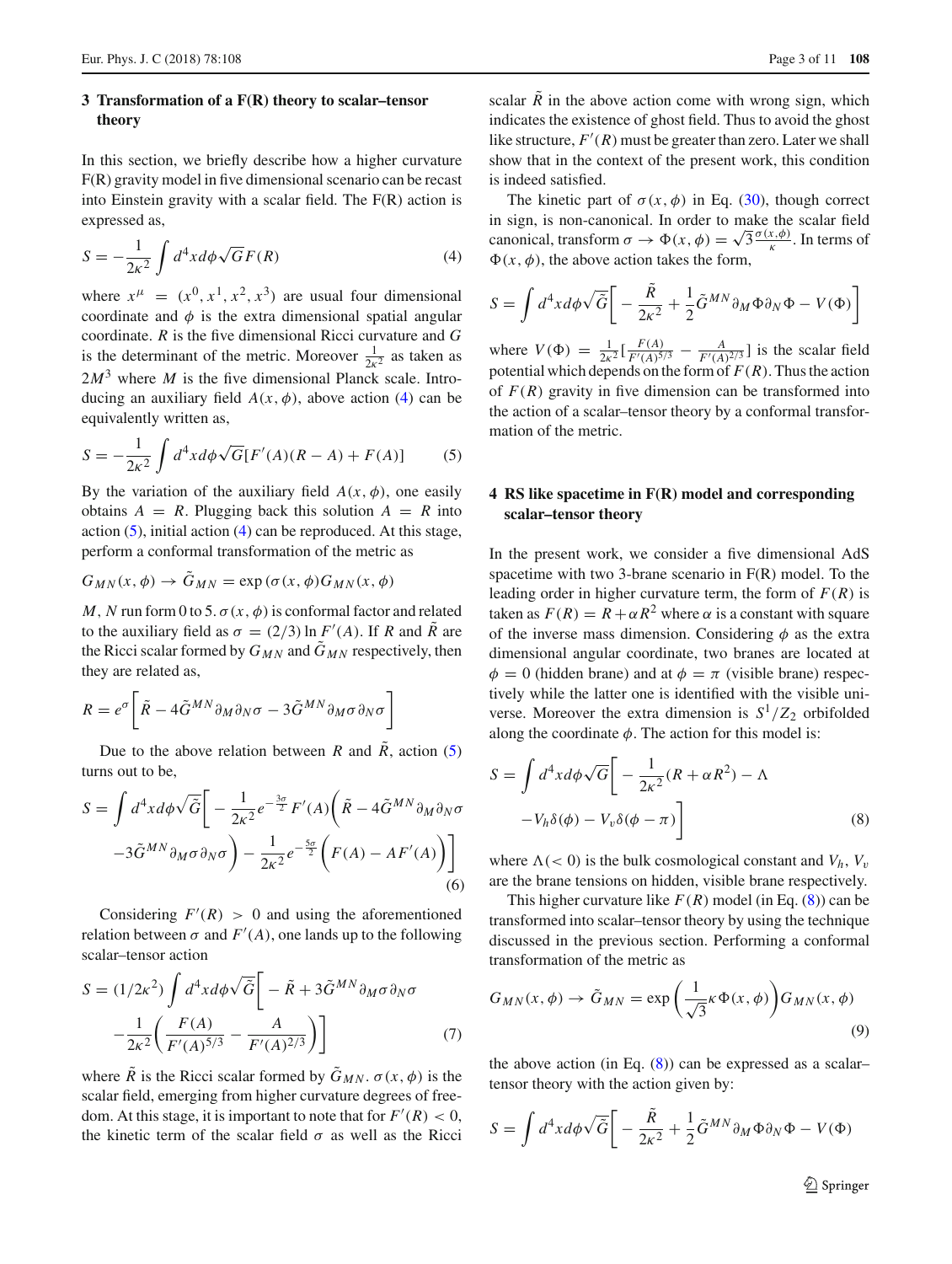$$
-\Lambda - \exp\left(-\frac{5}{2\sqrt{3}}\kappa\Phi\right) V_h \delta(\phi)
$$

$$
-\exp\left(-\frac{5}{2\sqrt{3}}\kappa\Phi\right) V_v \delta(\phi - \pi)\right]
$$
(10)

where the quantities in tilde are reserved for ST theory.  $\overline{R}$  is the Ricci curvature formed by the transformed metric  $\tilde{G}_{MN}$ .  $\Phi(x, \phi)$  is the scalar field corresponds to higher curvature degrees of freedom and  $V(\Phi)$  is the scalar potential which for this specific choice form of  $F(R)$  has the form,

<span id="page-3-1"></span>
$$
V(\Phi) = -\frac{1}{8\kappa^2 \alpha} \exp\left(-\frac{5}{2\sqrt{3}}\kappa \Phi\right) [\exp\left(\frac{3}{2\sqrt{3}}\kappa \Phi\right) - 1]^2 + \Lambda \left[\exp\left(-\frac{5}{2\sqrt{3}}\kappa \Phi\right) - 1\right]
$$
(11)

One can check that the above potential (in Eq.  $(11)$ ) is stable for the parametric regime  $\alpha < 0$ . This immediately ensures that for our model with negative bulk curvature,  $F'(R) = 1 + 2\alpha R$  is always greater than zero which in turn indicates that the original  $F(R)$  model is free from Ostragradsky instability as discussed earlier.

The stable value  $( $\Phi$  > as well as the mass squared$  $(m_{\Phi}^2)$  of the scalar field ( $\Phi$ ) are given by the following two equations

<span id="page-3-11"></span>
$$
\exp\left(\frac{3}{2\sqrt{3}}\kappa < \Phi > \right) = \left[\sqrt{9 - 40\kappa^2\alpha\Lambda} - 2\right] \tag{12}
$$

and

<span id="page-3-3"></span>
$$
m_{\Phi}^2 = -\frac{1}{8\alpha} [\sqrt{9 - 40\kappa^2 \alpha \Lambda}][\sqrt{9 - 40\kappa^2 \alpha \Lambda} - 2]^{-\frac{2}{3}} \quad (13)
$$

The above two equations imply that in order to have consistent values for  $<\Phi>$  and  $m_{\Phi}^2$ ,  $\alpha$  and  $\Lambda$  must satisfy the condition  $\kappa^2 \alpha \Lambda < \frac{1}{8}$ .

Furthermore, the minimum value of the potential i.e. *V*(<  $\Phi$  >) is non zero and serves as a cosmological constant. Thus the effective cosmological constant in scalar–tensor theory is  $\Lambda_{eff} = \Lambda + V \left( \langle \Phi \rangle \right)$  where  $V \left( \langle \Phi \rangle \right)$  is,

$$
V(<\Phi> ) = -\Lambda + [\sqrt{9 - 40\kappa^2 \alpha \Lambda} - 2]^{-\frac{5}{3}}
$$

$$
[\Lambda - (1/8\kappa^2 \alpha) [\sqrt{9 - 40\kappa^2 \alpha \Lambda} - 3]^2] \quad (14)
$$

Above form of  $V( $\Phi$  >) with  $\Lambda < 0$  clearly indicates that$  $\Lambda_{eff}$  is also negative or more explicitly, the corresponding scalar–tensor theory for the original  $F(R)$  model has an AdS like spacetime. Considering  $\xi$  as the fluctuation of the scalar field over its vev, the final form of action for the scalar–tensor theory in the bulk can be written as,

<span id="page-3-2"></span>
$$
S = \int d^4x d\phi \sqrt{\tilde{G}} \left[ -\frac{\tilde{R}}{2\kappa^2} + \frac{1}{2} \tilde{G}^{MN} \partial_M \xi \partial_N \xi \right] -(1/2)m_{\Phi}^2 \xi^2 - \Lambda_{eff} \right]
$$
 (15)

where the terms up to quadratic order in  $\xi$  are retained for  $\kappa \xi$  < 1. A detailed justification of neglecting the higher order terms as well as their possible effects will be discussed in Sect. [6.3.](#page-7-0)

## <span id="page-3-0"></span>**5 Modulus stabilization, radion mass and coupling in scalar–tensor (ST) theory**

#### 5.1 Modulus stabilization

In order to stabilize the modulus in ST theory, here we adopt the GW mechanism [\[16](#page-10-2)] which requires a massive scalar field in the bulk. For the case of ST theory presented in Eq. [\(15\)](#page-3-2),  $\xi$ can act as a bulk scalar field with the mass given by Eq. [\(13\)](#page-3-3). Considering a negligible backreaction of the scalar field  $(\xi)$ on the background spacetime, the solution of metric  $\tilde{G}_{MN}$  is exactly same as RS model i.e.

<span id="page-3-10"></span>
$$
d\tilde{s}^{2} = e^{-2kr_{c}|\phi|} \eta_{\mu\nu} dx^{\mu} dx^{\nu} - r_{c}^{2} d\phi^{2}
$$
 (16)

where  $k = \sqrt{\frac{-\Lambda_{eff}}{24M^3}}$ . With this metric, the scalar field equation of motion in the bulk is following,

<span id="page-3-4"></span>
$$
-\frac{1}{r_c^2} \partial_{\phi} [\exp(-4kr_c|\phi|)\partial_{\phi}\xi]
$$
  
+ $m_{\Phi}^2 \exp(-4kr_c|\phi|)\xi(\phi) = 0$  (17)

where the scalar field  $\xi$  is taken as function of extra dimensional coordinate only. Considering non zero value of  $\xi$  on branes, the above Eq. [\(17\)](#page-3-4) has the general solution,

<span id="page-3-5"></span>
$$
\xi(\phi) = e^{2kr_c|\phi|} \left[ A e^{vkr_c|\phi|} + B e^{-vkr_c|\phi|} \right]
$$
\n(18)

with  $v = \sqrt{4 + m_{\Phi}^2/k^2}$ . Moreover *A* and *B* are obtained from the boundary conditions,  $\xi(0) = v_h$  and  $\xi(\pi) = v_v$  as follows:

<span id="page-3-6"></span>
$$
A = \frac{1}{\left(1 - e^{-2\nu k \pi r_c}\right)} \left[ v_v e^{-(2+\nu)kr_c \pi} - v_h e^{-2\nu kr_c \pi} \right]
$$
(19)

and

<span id="page-3-7"></span>
$$
B = \frac{1}{\left(1 - e^{-2\nu k \pi r_c}\right)} \left[ v_h - v_v e^{-(2+\nu)kr_c \pi} \right] \tag{20}
$$

Plugging back the solution of  $\xi(\phi)$  (Eq. [\(18\)](#page-3-5)) into scalar field action and integrating over  $\phi$  yields an effective modulus potential having the following form,

<span id="page-3-9"></span>
$$
V_{eff}(r_c) = k(\nu + 2)A^2(e^{2\nu k r_c \pi} - 1) + k(\nu - 2)B^2(1 - e^{-2\nu k r_c \pi})
$$
\n(21)

where *A* and *B* are given in Eqs.  $(19)$  and  $(20)$  respectively. This potential has a minimum at

<span id="page-3-8"></span>
$$
k\pi r_c = \frac{4k^2}{m_\Phi^2} \ln\left[\frac{v_h}{v_v}\right]
$$
 (22)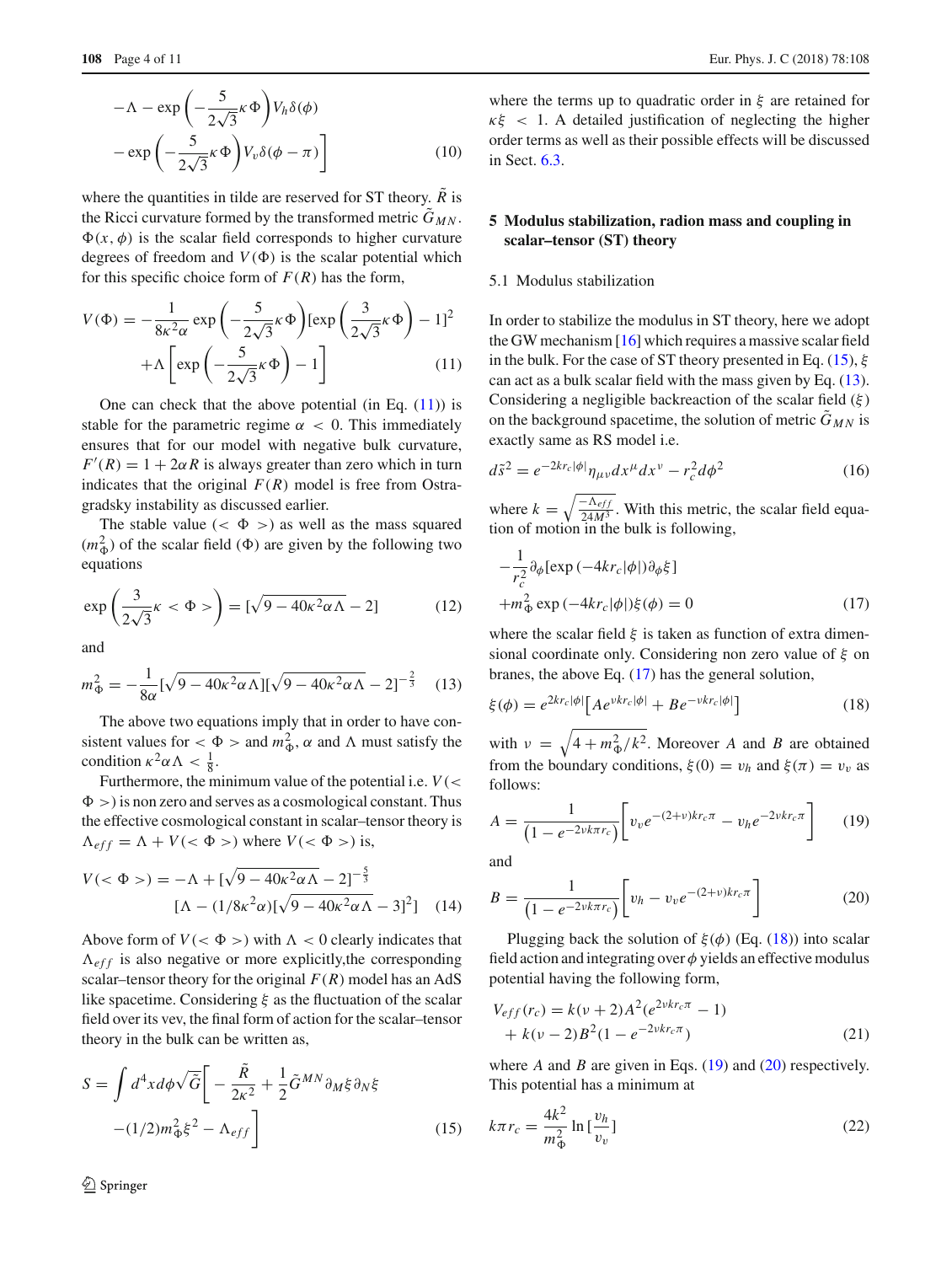According to GW mechanism [\[16](#page-10-2)], the branes are stabilized at that separation for which the modulus potential becomes minimum. Thus the above equation represents the stabilized value for inter-brane separation. Expression of  $m_{\Phi}^2$  (Eq. [\(13\)](#page-3-3)) clearly indicates that  $r_c$  in Eq. [\(22\)](#page-3-8) is positive only for  $\alpha < 0$ . Thus the  $F(R)$  model depicted in Eq. [\(8\)](#page-2-4) with positive  $\alpha$  can be transformed to a scalar–tensor theory where the scalar field has negative squared mass and the modulus of the ST theory can not be stabilized.

At this stage, we mention that the value of the stabilized modulus should be  $kr_c \simeq 12$ , in order to solve the gauge hierarchy problem. Equation [\(22\)](#page-3-8) clearly indicates that such magnitude of  $kr_c$  can be achieved without any fine tuning of the parameters [\[16](#page-10-2)]. For example,  $v_h/v_v = 1.5$  and  $m_\Phi/k =$ 0.2 yields  $kr_c \simeq 12$  [\[16\]](#page-10-2).

It may be observed that the scalar field degrees of freedom is related to the curvature as,

$$
\xi(\phi) = \frac{2}{\sqrt{3}\kappa} \ln[1 + 2\alpha R] - <\Phi> \tag{23}
$$

Recall that  $\langle \Phi \rangle = \frac{2}{\sqrt{3}\kappa} \ln[\sqrt{9 - 40\kappa^2 \alpha \Lambda} - 2].$ 

From the above expression, we can relate the boundary values of the scalar field (i.e  $\xi(0) = v_h$  and  $\xi(\pi) = v_v$ ) with the Ricci scalar as,

<span id="page-4-1"></span>
$$
v_h = \frac{2}{\sqrt{3}\kappa} \ln \left[ \frac{1 + 2\alpha R(0)}{\sqrt{9 - 40\kappa^2 \alpha \Lambda} - 2} \right]
$$
 (24)

and

<span id="page-4-2"></span>
$$
v_v = \frac{2}{\sqrt{3}\kappa} \ln \left[ \frac{1 + 2\alpha R(\pi)}{\sqrt{9 - 40\kappa^2 \alpha \Lambda} - 2} \right]
$$
 (25)

where  $R(0)$  and  $R(\pi)$  are the values of the curvature on Planck and TeV brane respectively. In Sect. [6.1,](#page-5-1) we derive the expression of the bulk scalar curvature which in this scenario becomes dependent on the bulk coordinate *y*. Thus the parameters that are used in the scalar–tensor theory are actually related to the parameters of the original  $F(R)$  theory.

Furthermore to derive the stabilization condition in scalar– tensor theory, the backreaction of the scalar field on space-time geometry is neglected. It can be shown from [\[16\]](#page-10-2), that this is valid as long as the stress energy tensor for the scalar field is less than the bulk cosmological constant which in turn implies that  $v_h^2/M^3$  and  $v_v^2/M^3$  are less than unity, where  $v_h$ and  $v<sub>v</sub>$  are the boundary values of the scalar field. Now using Eqs.  $(24)$  and  $(25)$ , we can determine the conditions of negligible back-reactions in terms of the parameters appearing in the original  $F(R)$  theory.

The effect of backreaction, though small, shall also incorporated in Sect. [6.3.](#page-7-0) We will show that the backreaction modifies all the quantities described via Eqs. [\(18,](#page-3-5) [19,](#page-3-6) [20,](#page-3-7) [22\)](#page-3-8), though the modification is small in the limit  $\kappa v_h < 1$ .

#### 5.2 Radion potential

In this section, we consider a fluctuation of branes around the stable separation  $(r_c)$ . So the inter-brane separation can be considered as a field, and here, for simplicity we assume [\[17](#page-10-3)] that this new field depends only on the brane coordinates. The corresponding metric ansatz is,

<span id="page-4-3"></span>
$$
d\tilde{s}^2 = e^{-2kT(x)|\phi|} \eta_{\mu\nu} dx^{\mu} dx^{\nu} - \tilde{T}^2(x)^2 d\phi^2
$$
 (26)

From the perspective of four dimensional effective theory,  $\tilde{T}(x)$  is known as radion field. Recall that the quantities in tilde are reserved for ST theory. In order to find the radion mass, here we adopt the method proposed by Goldberger and Wise [\[17\]](#page-10-3). In the GW mechanism, the same bulk scalar field which stabilize the modulus can also generate the potential for radion field and in the present ST theory (Eq. [15\)](#page-3-2),  $\xi(x, \phi)$ can fulfill the purpose.

With the metric in Eq. [\(26\)](#page-4-3), a Kaluza-Klein reduction for the five dimensional Einstein–Hilbert action reduces to four dimensional effective action as,

$$
S_{kin}[\tilde{T}] = \frac{12M^3}{k} \int d^4x \partial_\mu (e^{-k\pi \tilde{T}(x)}) \partial^\mu (e^{-k\pi \tilde{T}(x)})
$$

As we see that  $T(x)$  is not canonical and thus we redefine the field by the following transformation,

<span id="page-4-4"></span>
$$
\tilde{T}(x) \longrightarrow \tilde{\Psi}(x) = \sqrt{\frac{24M^3}{k}} e^{-k\pi \tilde{T}(x)}
$$
\n(27)

In terms of  $\tilde{\Psi}$ , the kinetic part of radion field becomes

$$
S_{kin}[\tilde{\Psi}] = \frac{1}{2} \int d^4x (\partial_\mu \tilde{\Psi}) (\partial^\mu \tilde{\Psi})
$$

Correspondingly the radion potential is obtained from Eq. [\(21\)](#page-3-9) by replacing  $r_c$  by  $\tilde{T}(x)$  i.e.

<span id="page-4-5"></span>
$$
V_{eff}(\tilde{T}) = k(\nu + 2)A^2(e^{2\nu k \tilde{T}(x)\pi} - 1) + k(\nu - 2)B^2(1 - e^{-2\nu k \tilde{T}(x)\pi})
$$
(28)

where *A* and *B* are given by,

$$
A = \frac{1}{\left(1 - e^{-2\nu k \tilde{T}(x)\pi}\right)} \left[ v_v e^{-(2+\nu)k \tilde{T}(x)\pi} - v_h e^{-2\nu k \tilde{T}(x)\pi} \right]
$$

$$
B = \frac{1}{\left(1 - e^{-2\nu k \tilde{T}(x)\pi}\right)} \left[ v_h - v_v e^{-(2+\nu)k \tilde{T}(x)\pi} \right]
$$
(29)

Using the transformation given in Eqs. [\(27\)](#page-4-4) in [\(28\)](#page-4-5), we obtain the stable value ( $\langle \Psi \rangle$ ) and mass squared  $(\tilde{m}^2_{rad}(ST))$  of the radion field [\[17](#page-10-3)] in scalar–tensor theory as

<span id="page-4-0"></span>
$$
\langle \tilde{\Psi} \rangle = \sqrt{\frac{24M^3}{k}} e^{-k\pi r_c} \tag{30}
$$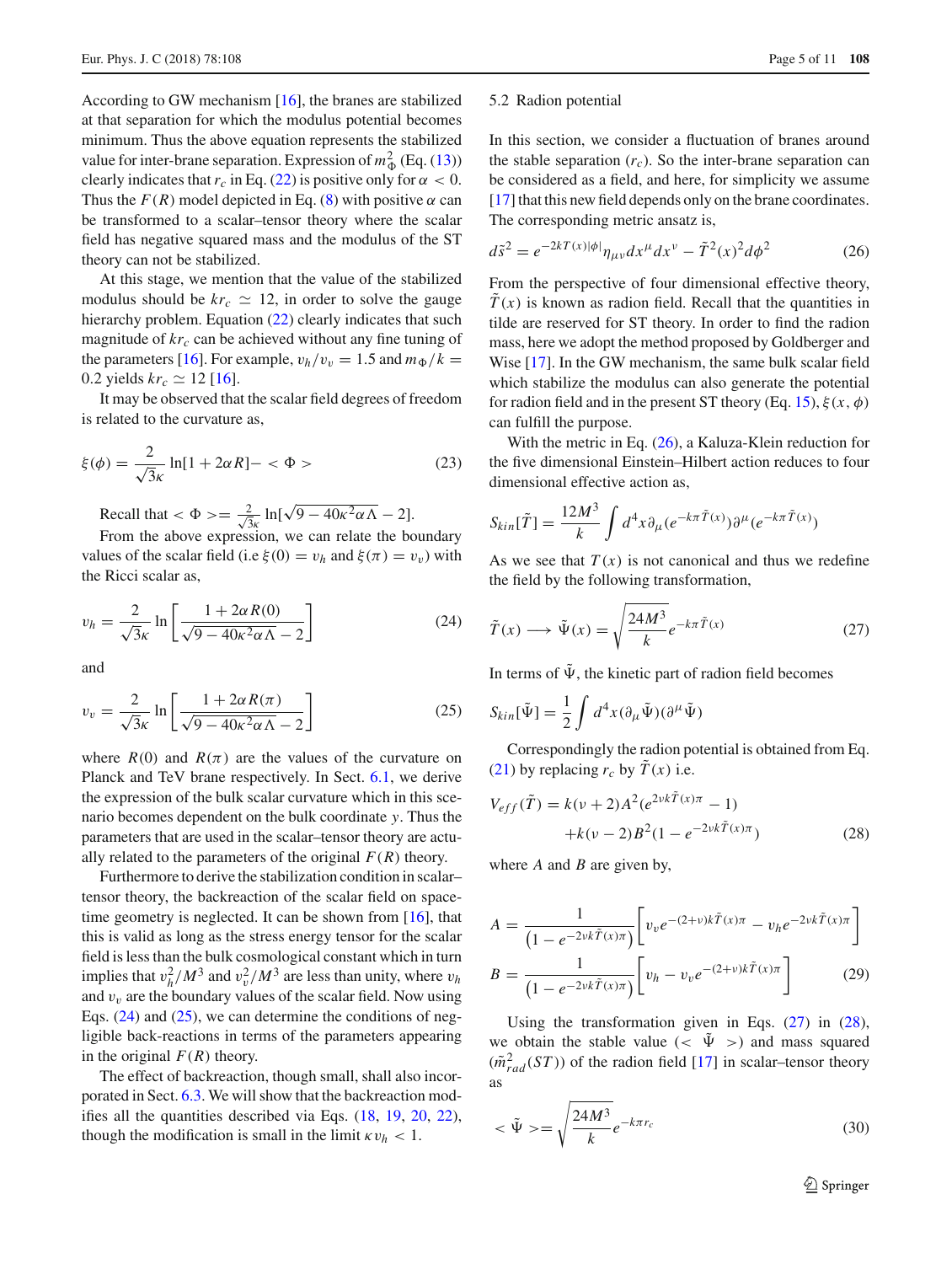with 
$$
k\pi r_c = \frac{4k^2}{m_{\Phi}^2} \ln \left[\frac{v_h}{v_v}\right]
$$
 (see Eq. (22)) and  
\n
$$
\tilde{m}_{rad}^2(ST) = \frac{k^2 v_v^2}{3M^3} \epsilon^2 \frac{e^{-2kr_c \pi}}{\left(1 - e^{-2\nu k \pi r_c}\right)}
$$
\n(31)

with  $\epsilon = m_{\Phi}^2/4k^2$  and  $\nu = \sqrt{4 + m_{\Phi}^2/k^2}$ . As mentioned earlier that the solution of gauge hierarchy problem requires  $kr_c \simeq 12$  for which one can approximate  $\left(1 - e^{-2\nu k\pi r_c}\right) \simeq 1$ . Under this approximation, the radion mass squared takes the form:

$$
\tilde{m}_{rad}^2(ST) = \frac{k^2 v_v^2}{3M^3} \epsilon^2 e^{-2kr_c \pi}
$$
\n(32)

5.3 Coupling between radion and Standard Model fields

Being a gravitational degree of freedom, radion field interacts with brane energy–momentum tensor and the couplings of interaction are constrained by four dimensional general covariance. From the five dimensional metric ansatz (see Eq. [\(26\)](#page-4-3)), it is clear that the induced metric on visible brane is  $(\frac{\Psi}{f})^2 \eta_{\mu\nu}$  (where  $f = \sqrt{24M^3/k}$ ) and consequently  $\tilde{\Psi}(x)$ couples directly with SM fields.

For example, consider the Higgs sector of Standard Model,

$$
S_{Higgs} = (1/2) \int d^4x (\tilde{\Psi}/f)^4
$$
  

$$
[(\tilde{\Psi}/f)^{-2} g^{\mu\nu} \partial_{\mu} h \partial_{\nu} h - \mu_0^2 h^2]
$$
 (33)

where  $h(x)$  is the Higgs field. In order to get a canonical kinetic term, one needs to redefine  $h(x) \longrightarrow H(x) = \frac{\sqrt{\Psi} > h(x)}{f}$ . Therefore for  $H(x)$ , the above action can be written as,

<span id="page-5-2"></span>
$$
S_{Higgs} = (1/2) \int d^4x \left[ \left( \frac{\tilde{\Psi}}{<\tilde{\Psi}>} \right)^2 g^{\mu\nu} \partial_{\mu} H \partial_{\nu} H - \left( \frac{\tilde{\Psi}}{<\tilde{\Psi}>} \right)^4 \mu^2 H^2 \right] \tag{34}
$$

where  $\mu = \mu_0 \frac{\langle \Psi \rangle}{f} = \mu_0 \exp[-k\pi r_c]$ . Considering a fluctuation of  $\tilde{\Psi}(x)$  about its VEV as  $\tilde{\Psi}(x) = \langle \tilde{\Psi} \rangle + \delta \tilde{\Psi}$ , one can obtain (from Eq. [\(34\)](#page-5-2)) that  $\delta \Psi$  couples to  $H(x)$  through the trace of the energy–momentum tensor of the Higgs field:

$$
\mathcal{L} = \frac{\delta \tilde{\Psi}}{\tilde{\Psi}} T^{\mu}_{\mu}(H)
$$

So, the coupling between radion and Higgs field become,  $\lambda_{(H-\delta \tilde{\Psi})} = \frac{\mu^2}{<\tilde{\Psi}>}$ . Similar consideration holds for any other SM fields. For example for *Z* boson, the corresponding coupling is  $\lambda_{(Z-\delta\Psi)} = \frac{m_Z^2}{<\Psi>}.$  Thus the inverse of  $<\Psi>$  plays a crucial role in determining the coupling strength between radion and SM fields. In the present case, we obtain (see Eq. [\(30\)](#page-4-0))

$$
\langle \tilde{\Psi} \rangle = \sqrt{\frac{24M^3}{k}} e^{-k\pi r_c}
$$

Hence we finally arrive at,

$$
\tilde{\lambda}_{(H-\tilde{\Psi})} = \mu^2 \sqrt{\frac{k}{24M^3}} \exp\left(k\pi r_c\right) \tag{35}
$$

Similarly the coupling between radion and *Z* boson is,

$$
\tilde{\lambda}_{(Z-\tilde{\Psi})} = m_Z^2 \sqrt{\frac{k}{24M^3}} \exp\left(k\pi r_c\right) \tag{36}
$$

where  $m_Z$  is the mass of *Z* boson.

Now we turn our focus on modulus stabilization as well as on radion mass and coupling for the original  $F(R)$  model (Eq. [\(8\)](#page-2-4)) by using the stabilization condition of the corresponding scalar–tensor theory.

# <span id="page-5-0"></span>**6 Modulus stabilization, radion mass and coupling in F(R) model**

#### <span id="page-5-1"></span>6.1 Modulus stabilization

Recall that the original higher curvature  $F(R)$  model is pre-sented by action given in Eq. [\(8\)](#page-2-4). Solutions of metric ( $G_{MN}$ ) for this  $F(R)$  model can be extracted from the solutions of corresponding scalar–tensor theory (Eqs.  $(16)$  and  $(18)$ ) with the help of Eq. [\(9\)](#page-2-5). Thus the line element in  $F(R)$  model turns out to be

<span id="page-5-4"></span>
$$
ds^{2} = e^{-\frac{\kappa}{\sqrt{3}}\Phi(\phi)} [e^{-2kr_{c}|\phi|} \eta_{\mu\nu} dx^{\mu} dx^{\nu} - r_{c}^{2} d\phi^{2}]
$$
 (37)

where  $\Phi(\phi) = \langle \Phi \rangle + \xi(\phi)$  and  $\xi(\phi)$  is given by Eq. [\(18\)](#page-3-5). This solution of  $G_{MN}$  immediately leads to the separation between hidden ( $\phi = 0$ ) and visible ( $\phi = \pi$ ) branes along the path of constant  $x^{\mu}$  as follows:

$$
\pi d = r_c \int_0^{\pi} d\phi e^{-\frac{\kappa}{2\sqrt{3}}\Phi(\phi)}
$$

where *d* is the inter-brane separation in  $F(R)$  model. Using the explicit functional form of  $\Phi(\phi)$  (Eq. [\(18\)](#page-3-5)), above equation can be integrated and simplified to the following one,

$$
k\pi d = k\pi r_c - \frac{4k^2}{m_{\Phi}^2} \frac{\kappa v_v}{2\sqrt{3}} \left[\frac{v_h}{v_v} - 1\right]
$$
 (38)

where the sub-leading terms of  $\kappa \xi$  are neglected.  $r_c$  is the modulus in the corresponding ST theory and it is stabilized which is shown in the previous section  $(Eq. (22))$  $(Eq. (22))$  $(Eq. (22))$ . So, it can be argued that due to the stabilization of ST theory, the modulus *d* in  $F(R)$  model is also stabilized with a value,

<span id="page-5-3"></span>
$$
k\pi d = \frac{4k^2}{m_{\Phi}^2} \left[ \ln\left(\frac{v_h}{v_v}\right) - \frac{\kappa v_v}{2\sqrt{3}} \left(\frac{v_h}{v_v} - 1\right) \right]
$$
(39)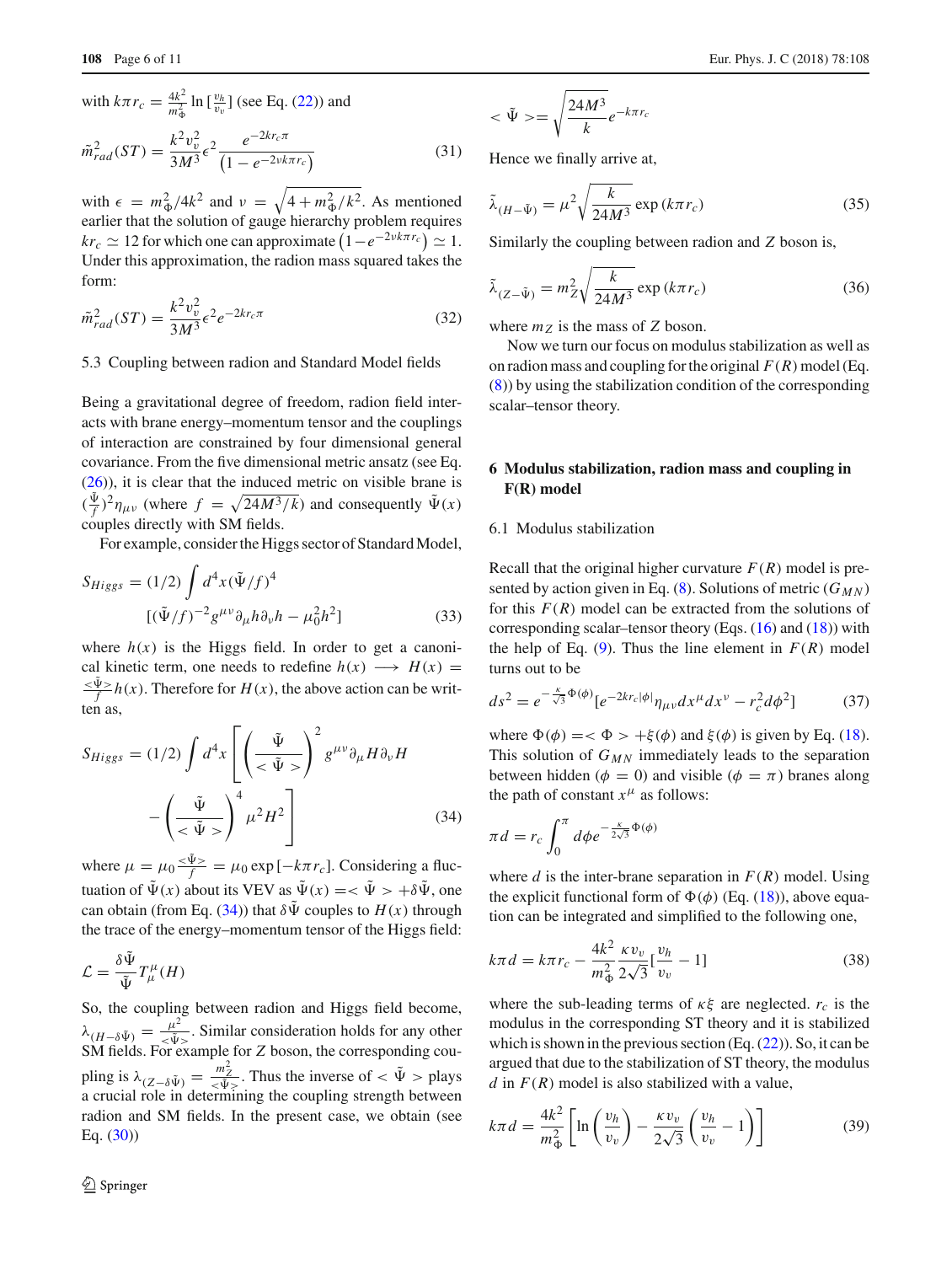



<span id="page-6-0"></span>**Fig.** 1  $k \pi d$  vs  $|\alpha| M^2$ 

Hence it can be concluded that  $F(R)$  model where the only independent field is spacetime metric  $(G_{MN})$ , is a self stabilizing system. From the expression of  $m^2_{\Phi}$  (Eq. [\(13\)](#page-3-3)), it is clear that *d* goes to zero at the limit  $\alpha \rightarrow 0$ . Moreover for  $\alpha > 0$ ,  $m_{\Phi}^2$  becomes negative which in turn makes the modulus *d* negative (see Eq. [\(39\)](#page-5-3)), an unphysical situation. From the above two statements, it is clear that the self stabilization in  $F(R)$  model arises entirely due to the presence of higher curvature term  $\alpha R^2$  only when  $\alpha < 0$ .

From the above relation (Eq.  $(39)$ ) and using the expression of  $m_{\Phi}^2$  (Eq. [\(13\)](#page-3-3)), we obtain the Fig. [1](#page-6-0) between  $k\pi d$  and  $|\alpha| M^2$ .

The figure demonstrates that the brane separation (*d*) increases with the higher curvature parameter α. However, using the metric solution given in Eq.  $(37)$ , one calculates the five dimensional Ricci scalar as follows:

<span id="page-6-1"></span>
$$
R(\phi) = -20k^2 - \frac{20}{\sqrt{3}}e^{-\frac{\sqrt{3}}{2}\kappa c\phi}k^2\kappa c
$$

$$
-5e^{-\frac{\sqrt{3}}{2}\kappa c\phi}k^2\kappa^2 c^2
$$
(40)

where *c* is an integration constant and  $\phi$  is the extra dimensional coordinate. Recall that the boundary values of the curvature (i.e.  $R(0)$  and  $R(\pi)$ , obtained from the Eq. [\(40\)](#page-6-1)) are related with  $v_h$  and  $v_v$  by Eqs. [\(24\)](#page-4-1) and [\(25\)](#page-4-2) respectively. Thus one can tune  $R(0)$ ,  $R(\pi)$  to fix  $v_h$  and  $v_v$  in a desirable value.

#### 6.2 Radion potential

A fluctuation of branes around the stable configuration *d* is now considered. This fluctuation can be taken as a field  $(T(x))$  and for simplicity, this new field is assumed to be the function of brane coordinates only. The metric takes the following form,

<span id="page-6-2"></span>
$$
ds^{2} = e^{-\frac{\kappa}{\sqrt{3}}\Phi(x,\phi)} [e^{-2kT(x)|\phi|} \eta_{\mu\nu} dx^{\mu} dx^{\nu} - T(x)^{2} d\phi^{2}]
$$
\n(41)

From the angle of four dimensional effective theory,  $T(x)$  is known as radion field. Moreover  $\Phi(x, \phi)$  is obtained from Eq. [\(18\)](#page-3-5) by replacing  $r_c$  to  $T(x)$ . Plugging the metric solution (Eq. [\(41\)](#page-6-2)) into the five dimensional  $F(R)$  (=  $R + \alpha R^2$ ) gravitational action (*S* =  $\int d^4x d\phi \sqrt{G}[-\frac{1}{2\kappa^2}(R + \alpha R^2)]$ ) and integrating over  $\phi$  yields a kinetic as well as a potential part for the radion field  $T(x)$ . Kinetic part comes as

$$
S_{kin}[T] = \frac{12M^3}{k} \left( 1 - \frac{40}{\sqrt{3}} \alpha k^2 \kappa v_h \right)
$$

$$
\int d^4 x \partial_\mu (e^{-k\pi T(x)}) \partial^\mu (e^{-k\pi T(x)}) \tag{42}
$$

The signature of higher curvature  $R^2$  in the above expression comes through the term containing the parameter  $\alpha$ . It is evident that  $T(x)$  is not canonical and in order to make it canonical, we redefine the field as

$$
T(x) \longrightarrow \Psi(x) = f e^{-k\pi T(x)} \tag{43}
$$

where  $f = \sqrt{\frac{24M^3}{k}} [1 - \frac{20}{\sqrt{s}}]$  $\frac{0}{3}\alpha k^2 \kappa v_h$ ]. For  $\alpha \to 0$ , the action contains only the linear term in Ricci scalar and the factor *f* goes to  $\sqrt{\frac{24M^3}{k}}$  which agrees with [\[17](#page-10-3)]. With the redefined field, kinetic part of radion field becomes,

$$
S_{kin}[\Psi] = \frac{1}{2} \int d^4x (\partial_\mu \Psi)(\partial^\mu \Psi)
$$

Finally the potential part of radion field is given by,

<span id="page-6-3"></span>
$$
V(\Psi) = -\frac{20}{\sqrt{3}} \frac{\alpha k^5}{M^6} \Psi^4 \left[ v_v - \left( v_h - \frac{\kappa v_h^2}{2\sqrt{3}} + \frac{\kappa v_h v_v}{2\sqrt{3}} \right) (\Psi/f)^{\epsilon} \right]^2
$$
(44)

It may be observed that  $V(\Psi)$  goes to zero as  $\alpha$  tends to zero. This is expected because for  $\alpha \to 0$ , the action contains only the Einstein part which does not produce any potential term for the radion field [\[17\]](#page-10-3). Thus for five dimensional warped geometric model, the radion potential is generated from the higher order curvature term  $\alpha R^2$ . The potential in Eq. [\(44\)](#page-6-3) has a vev at

$$
\langle \Psi \rangle = f \left( \frac{v_v}{v_h} \right)^{1/\epsilon} \left[ 1 - \frac{\kappa v_h}{2\sqrt{3}} \left( 1 - \frac{v_v}{v_h} \right) \right]^{-1/\epsilon} \tag{45}
$$

which leads to the interbrane separation as,

<span id="page-6-4"></span>
$$
k\pi d = k\pi < T_{F(R)}(x) >
$$
  
= 
$$
\frac{4k^2}{m_{\Phi}^2} \left[ \ln \left( \frac{v_h}{v_v} \right) - \frac{\kappa v_h}{2\sqrt{3}} \left( 1 - \frac{v_v}{v_h} \right) \right]
$$
(46)

in the leading order of  $\kappa \xi$ . This above equation exactly resembles with the Eq. [\(39\)](#page-5-3) which again indicates that the five dimensional warped spacetime we considered, is self stabilized by higher curvature gravitational theory. We emphasize that due to the presence of conformal factor connecting the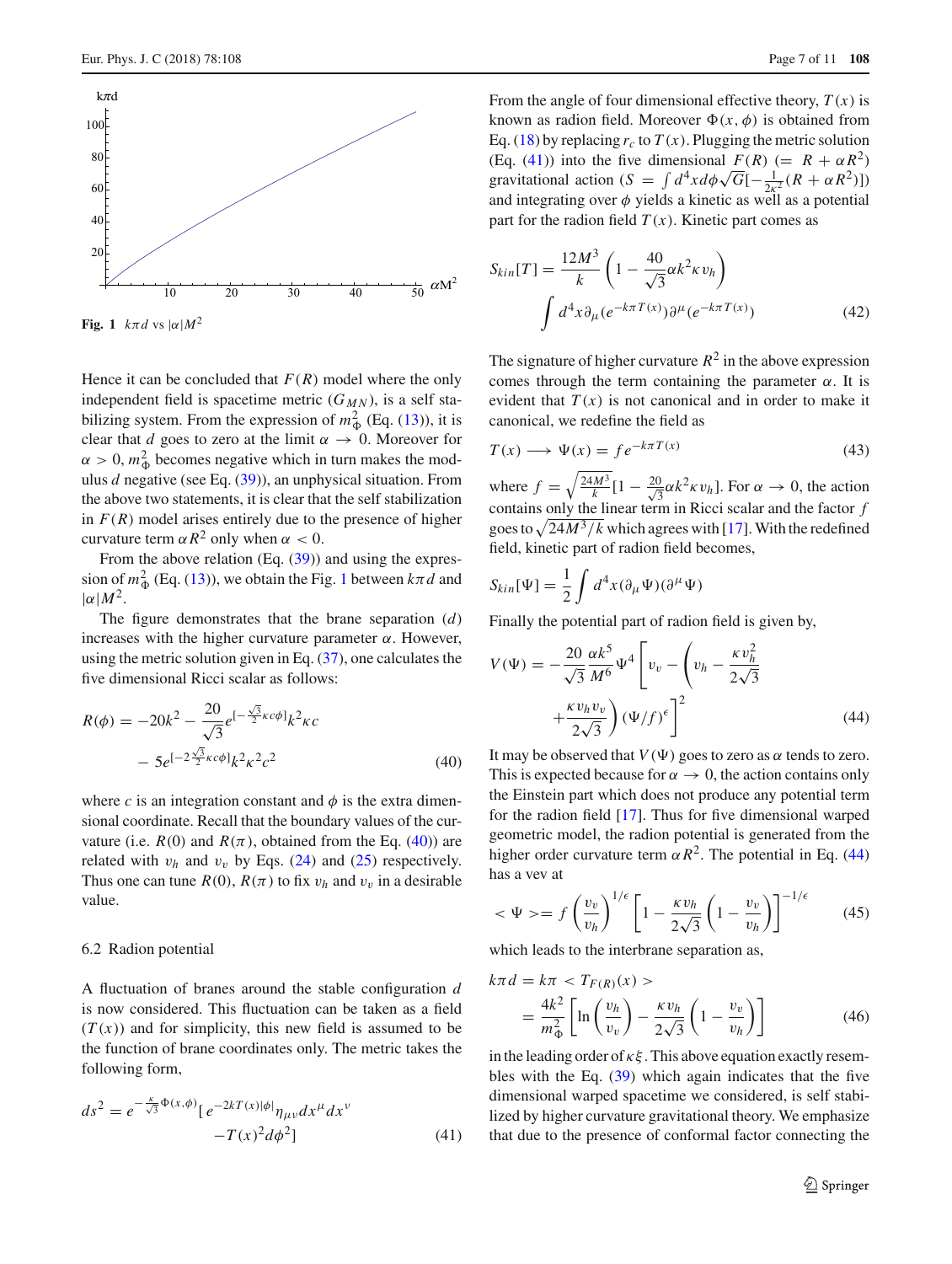two theories, the value of  $k \pi d$  (in  $F(R)$  model) is less than  $k\pi r_c$  (in ST model). However we find that the stabilization of modulus remain intact in both the models. Finally the squared mass of radion field is as follows,

<span id="page-7-5"></span>
$$
m_{rad}^2(F(R)) = -\frac{20}{\sqrt{3}} \frac{\alpha k^4}{M^6} \epsilon^2 e^{-2k d\pi} v_h^2 v_v^2
$$

$$
\left[1 - \frac{40}{\sqrt{3}} \alpha k^2 \kappa v_h\right] \left[\frac{v_h}{v_v} - 1\right]^2 \tag{47}
$$

It is noticed that the mass of radion field is enhanced by the higher curvature terms in five dimensional gravitational action.

#### <span id="page-7-0"></span>6.3 Radion potential with backreaction

It may be mentioned that the stabilized interbrane separation obtained in Eq. [\(46\)](#page-6-4) is based on the conditions that the bulk scalar potential is retained up to quadratic term (see Eq. [\(15\)](#page-3-2)) and the backreaction of the bulk scalar field is neglected on five dimensional spacetime. Both these conditions are followed from the assumption that  $\kappa v_h$  < 1. Relaxation of this assumption is crucial to check the status of the stabilization condition in the presence of higher order self interaction terms in the bulk scalar potential. Here we examine whether the radion potential admits any stability when  $V(\Phi)$ is retained up to cubic term in  $\Phi$ . In this scenario, the five dimensional action in ST theory turns out to be,

$$
S = \int d^4x d\phi \sqrt{\tilde{G}} \left[ -\frac{\tilde{R}}{2\kappa^2} + \frac{1}{2} \tilde{G}^{MN} \partial_M \xi \partial_N \xi \right]
$$

$$
-(1/2)m_{\Phi}^2 \xi^2 - \frac{g}{3} \xi^3 - \Lambda_{eff} \right]
$$
(48)

where *g* is the self cubic coupling of  $\Phi(\phi)$  and can be easily determined from the form of  $V(\Phi)$  presented in Eq. [\(11\)](#page-3-1) as,

$$
g = \frac{\sqrt{3}\kappa}{16\alpha} \frac{[2\sqrt{9 - 40\kappa^2 \alpha \Lambda} + 3]}{[\sqrt{9 - 40\kappa^2 \alpha \Lambda} - 2]^{\frac{2}{3}}}
$$
(49)

Considering the metric ansatz as,

$$
d\tilde{s}^2 = e^{-2A(\phi)} \eta_{\mu\nu} dx^{\mu} dx^{\nu} - r_c^2 d\phi^2
$$
 (50)

the gravitational as well as the scalar field equations of motion take the following form,

$$
\frac{4}{r_c^2}A'^2(\phi) - \frac{1}{r_c^2}A''(\phi) = -(2\kappa^2/3)\left(\frac{1}{2}m_{\Phi}^2\xi^2 + \frac{g}{3}\xi^3\right)
$$
\n(51)

$$
\frac{1}{r_c^2}A'^2(\phi) = \frac{\kappa^2}{12r_c^2}\xi'^2 - (\kappa^2/6)\left(\frac{1}{2}m_{\Phi}^2\xi^2 + \frac{g}{3}\xi^3\right)
$$
(52)

$$
\frac{1}{r_c^2}\xi''(\phi) = \frac{frac4r^2A'\xi' + m_{\Phi}^2\xi(\phi) + g\xi^2(\phi)}{(53)}
$$

<sup>2</sup> Springer

To determine the solutions of the above differential equations, we apply the iterative method by considering the form of metric determined in Eq. [\(16\)](#page-3-10) as the zeroth order solution. In the leading order correction of  $\kappa v_h$ ,  $\xi(\phi)$  and  $A(\phi)$  turn out to be

<span id="page-7-1"></span>
$$
\xi(\phi) = \left[ Ae^{(2+\nu)kr_c\phi} + Be^{(2-\nu)kr_c\phi} \right] \n+ \frac{\kappa v_h}{16\sqrt{3}\alpha k^2} \frac{\left[2\sqrt{9 - 40\kappa^2\alpha\Lambda} + 3\right]}{\left[\sqrt{9 - 40\kappa^2\alpha\Lambda} - 2\right]^{\frac{2}{3}} \n* \left[ \frac{\exp\left[2(2+\nu)kr_c\phi - 4\nu kr_c\pi\right]}{m_\Phi^2 r_c^2 + 8kr_c(2+\nu) - 4(2+\nu)^2} + \frac{2v_v}{v_h} \frac{\exp\left[4kr_c\phi - (2+\nu)kr_c\pi\right]}{m_\Phi^2 r_c^2 + 16kr_c - 16} \right]
$$
\n(54)

and

<span id="page-7-2"></span>
$$
A(\phi) = kr_c \phi + \frac{\kappa^2 v_h^2}{12} \bigg[ e^{-4\nu kr_c \pi} e^{-2(2+\nu)kr_c \phi} + e^{2(2-\nu)kr_c \phi} \big( 1 + \frac{v_v}{v_h} e^{-(2+\nu)kr_c \pi} \big) \bigg]
$$
(55)

Thus due to the inclusion of the bulk scalar field backreaction, the warp factor gets modified and the correction term is proportional to  $\kappa^2 v_h^2$  which is indeed small for  $\kappa v_h < 1$ . However if one includes these corrections in  $\xi(\phi)$  and  $A(\phi)$ , one can extract the modified solution in F(R) model by a conformal transformation as indicated earlier:

<span id="page-7-3"></span>
$$
ds^{2} = \exp\left[-\frac{\kappa}{\sqrt{3}}(<\Phi> + \xi(\phi))\right] * [e^{-2A(\phi)}\eta_{\mu\nu}dx^{\mu}dx^{\nu} - r_{c}^{2}d\phi^{2}]
$$
 (56)

where  $ds^2$  is the line element in  $F(R)$  model and  $\xi(\phi)$ ,  $A(\phi)$ are given in Eqs. [\(54\)](#page-7-1) and [\(55\)](#page-7-2) respectively. Plugging back the above solution of metric (in Eq.  $(56)$ ) into the five dimensional  $F(R)$  action and integrating over  $\phi$ , the radion potential is obtained as

$$
V(\Psi) = -\frac{20}{\sqrt{3}} \frac{\alpha k^5}{M^6} \Psi^4 \bigg[ v_v - \bigg( v_h - \frac{\kappa v_h^2}{2\sqrt{3}} + \frac{\kappa v_h v_v}{2\sqrt{3}} + \frac{\kappa^2 v_h^3}{64\sqrt{3}} - \frac{\kappa^2 v_h^2 v_v}{616\sqrt{3}} + \frac{\kappa^2 v_v^2 v_h}{16\sqrt{3}} \bigg) (\Psi/f)^{\epsilon} \bigg]^2 \tag{57}
$$

The above potential has a stable minimum at,

$$
\langle \Psi \rangle = f \left( \frac{v_v}{v_h} \right)^{1/\epsilon} \left[ 1 - \frac{\kappa v_h}{2\sqrt{3}} \left( 1 - \frac{v_v}{v_h} \right) + \frac{\kappa^2 v_h^2}{64\sqrt{3}} - \frac{\kappa^2 v_h v_v}{16\sqrt{3}} + \frac{\kappa^2 v_v^2}{16\sqrt{3}} \right]^{-1/\epsilon}
$$
(58)

where  $\epsilon = m_{\Phi}^2/4k^2$  and  $m_{\Phi}^2$  is given in Eq. [\(13\)](#page-3-3). Above expression of  $\langle \Psi \rangle$  leads to the stabilized interbrane separation as:

<span id="page-7-4"></span>
$$
k\pi d = k\pi < T_{F(R)}(x) >
$$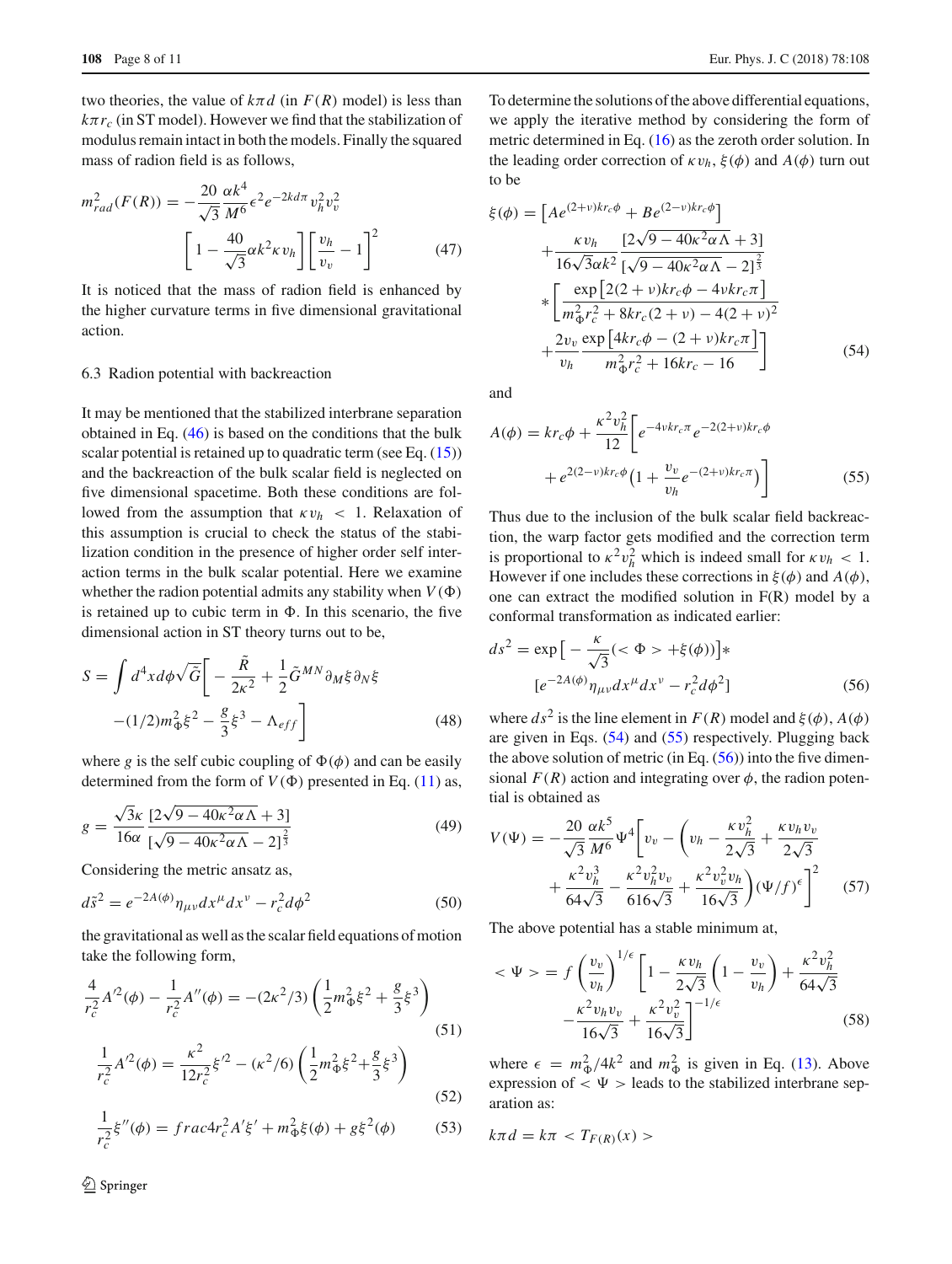$$
= \frac{4k^2}{m_{\Phi}^2} \left[ \ln \left( \frac{v_h}{v_v} \right) - \frac{\kappa v_h}{2\sqrt{3}} \left( 1 - \frac{v_v}{v_h} \right) + \frac{\kappa^2 v_h^2}{64\sqrt{3}} \left( 1 - 4 \frac{v_v}{v_h} + 4 \frac{v_v^2}{v_h^2} \right) \right]
$$
(59)

Comparing Eqs.  $(46)$  and  $(59)$ , it can be seen that the vev of the radion field and hence the stable modulus is shifted due to the presence of higher order self interaction terms in the bulk scalar potential or the inclusion of scalar field backreaction. However this shift is indeed small in the limit  $\kappa v_h < 1$ .

#### 6.4 Coupling between radion and Standard Model fields

s The radion field arises as a scalar degree of freedom on the TeV brane and has interactions with the Standard Model (SM) fields. From the five dimensional metric (Eq. [\(41\)](#page-6-2)), it is clear that the induced metric on visible brane is  $(\frac{\Psi}{f})^2 e^{-\kappa v_v} \frac{1}{\sqrt{3}} \eta_{\mu\nu}$  (where  $f = \sqrt{\frac{24M^3}{k}} [1 - \frac{20}{\sqrt{3}}]$  $\frac{0}{3}\alpha k^2 \kappa v_h]$ ) and consequently  $\Psi(x)$  couples directly with SM fields.

For example, consider the Higgs sector of Standard Model,

$$
S_{Higgs} = (1/2) \int d^4x (\Psi/f)^4 e^{-\kappa v_v \frac{2}{\sqrt{3}}}
$$

$$
[(\Psi/f)^{-2} e^{\kappa v_v \frac{1}{\sqrt{3}}} \eta^{\mu\nu} \partial_{\mu} h \partial_{\nu} h - \mu_0^2 h^2]
$$
(60)

where  $h(x)$  is the Higgs field. In order to get a canonical kinetic term, one needs to redefine  $h(x) \longrightarrow H(x) =$  $\frac{\langle \Psi \rangle}{f} h(x)$ . Therefore for  $H(x)$ , the above action can be written as,

<span id="page-8-0"></span>
$$
S_{Higgs} = (1/2) \int d^4x \left[ \left( \frac{\Psi}{<\Psi>} \right)^2 \eta^{\mu\nu} \partial_\mu H \partial_\nu H - \left( \frac{\Psi}{<\Psi>} \right)^4 \mu^2 H^2 \right] \tag{61}
$$

where  $\mu = \mu_0 \frac{\langle \Psi \rangle}{f} e^{-\kappa v_v \frac{1}{\sqrt{3}}}.$  Considering a fluctuation of  $\Psi(x)$  about its vev as  $\Psi(x) = \langle \Psi \rangle + \delta \Psi$ , one can obtain (from Eq. [\(61\)](#page-8-0)) that  $\delta \Psi$  couples to  $H(x)$  through the trace of the energy–momentum tensor of the Higgs field:

$$
\mathcal{L} = \frac{\delta \Psi}{\langle \Psi \rangle} T^{\mu}_{\mu}(H)
$$

So, the coupling between radion and Higgs field become,  $\lambda_{(H-\delta\Psi)} = \frac{\mu^2}{\leq \Psi^2}$ . Similar consideration holds for any other SM fields. For example for *Z* boson, the corresponding coupling is  $\lambda_{(Z-\delta\Psi)} = \frac{m_Z^2}{\langle \Psi \rangle}$ . Thus the inverse of  $\langle \Psi \rangle$  plays a crucial role in determining the coupling strength between radion and SM fields. In the present case, we obtain

 $<\Psi> = fe^{-k\pi d}$ 

Hence finally we arrive at,

<span id="page-8-2"></span>
$$
\lambda_{(H-\delta\Psi)} = \mu^2 \sqrt{\frac{k}{24M^3}} e^{k\pi d}
$$

$$
* \left[ 1 + \frac{20}{\sqrt{3}} \alpha k^2 \kappa v_h \right]
$$
(62)

and

<span id="page-8-3"></span>
$$
\lambda_{(Z-\delta\Psi)} = m_Z^2 \sqrt{\frac{k}{24M^3}} e^{k\pi d}
$$

$$
* \left[ 1 + \frac{20}{\sqrt{3}} \alpha k^2 \kappa v_h \right]
$$
(63)

in the leading order of  $\kappa$ .

The coupling between radion and fermion field is similarly given by,

<span id="page-8-1"></span>
$$
\lambda_{(fermion - \delta \Psi)} = \sqrt{\frac{k}{24M^3}} e^{k\pi d} \left[ 1 + \frac{20}{\sqrt{3}} \alpha k^2 \kappa v_h \right]
$$
(64)

If the fermion fields are allowed to propagate in the bulk, then the coupling with radion changes from that given in (Eq. [\(64\)](#page-8-1)). This can be determined by Kaluza-Klein (KK) mode expansion of the bulk fermion [\[47\]](#page-10-21) in a bulk governed by  $F(R)$  gravity. Here we focus on the zeroth order KK mode and the solution of the zeroth order KK mode wave function in the bulk takes the form:

$$
\chi_L(\phi) = \left[\sqrt{9 - 40\kappa^2 \alpha \Lambda} - 2\right]^{-\frac{1}{3}} \sqrt{\frac{(k + 2m)d}{e^{(k + 2m)\pi d} - 1}} e^{md\phi}
$$

where  $\chi_L(\phi)$  is the left handed fermion wave function and *m* is bulk fermionic mass. Recall that *d* is the interbrane separation and  $< \Phi >$  is given in Eq. [\(12\)](#page-3-11). Similarly for the right handed mode ( $\chi_R(\phi)$ ),

$$
\chi_R(\phi) = \left[\sqrt{9 - 40\kappa^2 \alpha \Lambda} - 2\right]^{-\frac{1}{3}} \sqrt{\frac{(k - 2m)d}{e^{(k - 2m)\pi d} - 1}} e^{-md\phi}
$$

Using these above solutions, we determine the coupling of radion with zeroth order fermionic KK mode, which yields,

$$
\lambda_L = \sqrt{\frac{k}{24M^3}} e^{k\pi d} \left[ 1 + \frac{20}{\sqrt{3}} \alpha k^2 \kappa v_h \right]
$$

$$
\left[ \sqrt{9 - 40\kappa^2 \alpha \Lambda} - 2 \right]^{-\frac{2}{3}} (k + 2m)d
$$

$$
\left( \frac{e^{(k+2m)\pi d}}{e^{(k+2m)\pi d} - 1} \right)
$$
(65)

for left handed chiral mode and,

$$
\lambda_R = \sqrt{\frac{k}{24M^3}} e^{k\pi d} \left[ 1 + \frac{20}{\sqrt{3}} \alpha k^2 \kappa v_h \right]
$$

$$
\left[ \sqrt{9 - 40\kappa^2 \alpha \Lambda} - 2 \right]^{-\frac{2}{3}} (k - 2m)d
$$

$$
\left( \frac{e^{(k - 2m)\pi d}}{e^{(k - 2m)\pi d} - 1} \right)
$$
(66)

<sup>2</sup> Springer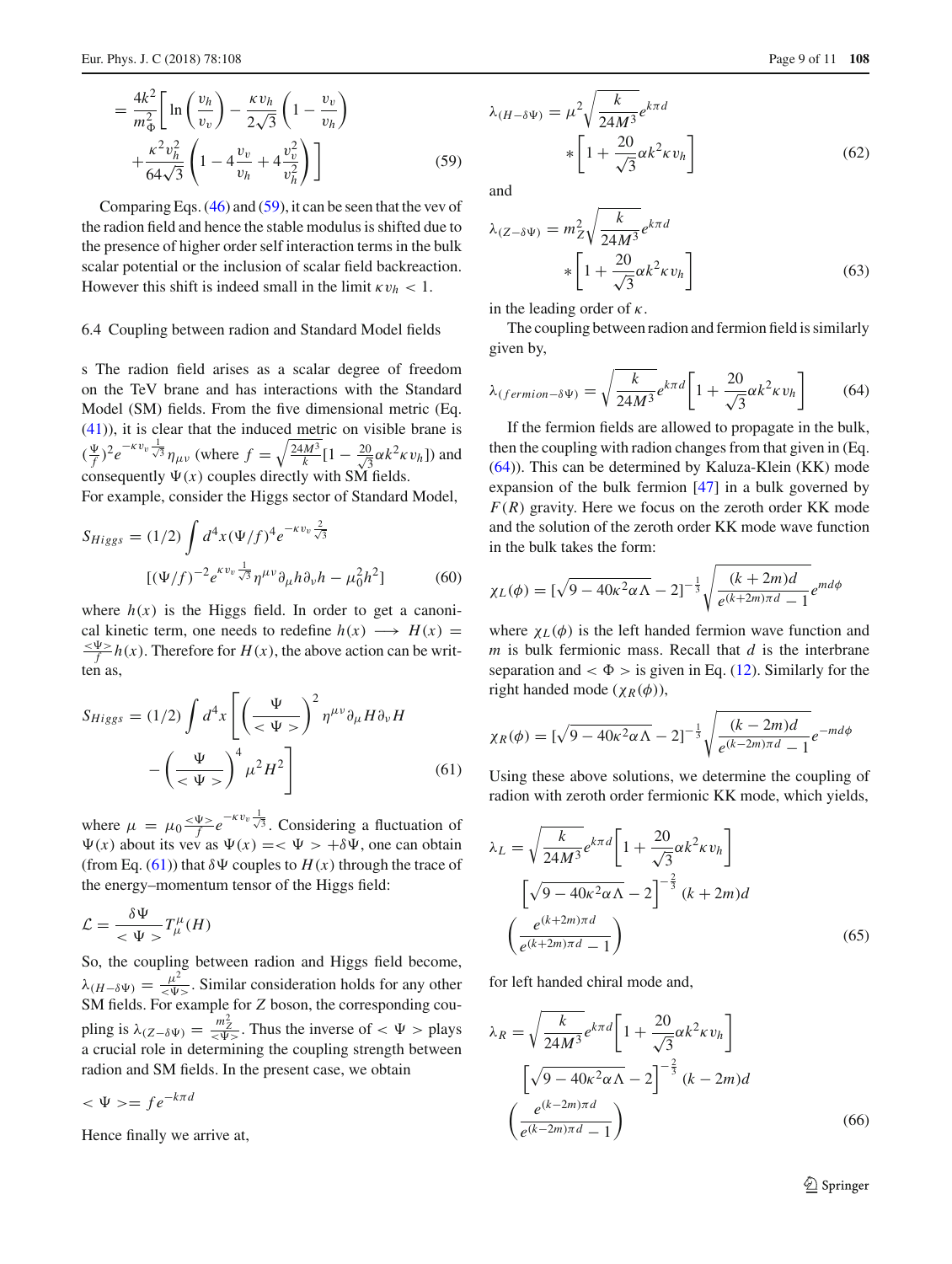for right handed mode.

The form of  $v_h$  and  $v_v$  in terms of five dimensional Ricci scalar can be extracted from Eqs. [\(24\)](#page-4-1) and [\(25\)](#page-4-2). It is evident that the coupling  $\lambda_L$ ,  $\lambda_R$  is modified by the factor  $(k \pm 2m)d$ , in comparison to the coupling given in Eq. [\(64\)](#page-8-1) for the fermion fields confined on the TeV brane.

From above analysis we note that the coupling between radion and SM fields is suppressed due to the presence of higher curvature parameter  $\alpha$  which in turn modifies the phenomenology on visible 3-brane.

Before concluding, we mention about a recent work [\[46](#page-10-22)] , where a higher curvature gravity model with  $R<sup>4</sup>$  terms in the action is considered. The corresponding conformally transformed scalar action includes a quartic term which resembles closely to the scalar action considered in reference [\[11](#page-10-23),[13](#page-10-24)]. It has been shown that with such a specific choice of the scalar action one can estimate the exact modification of the warp factor due to the effects of the back-reaction of the scalar field on the background geometry and thus it enables us to address the role of back-reaction on the stabilization issue and also on various parameters of the low-energy effective action. However in such a model, the back-reacted geometry can be exactly determined if the scalar mass and the quartic term in the potential are inter-related and in the limit of the quartic term going to zero, the mass term also goes to zero. Therefore there is no smooth limit which takes this model to that considered by the GW where only quadratic mass term was present. The work reported in this article however has a different goal from that of [\[46\]](#page-10-22). Here we show that in the leading order quadratic curvature correction to Einstein action in the bulk we find a dual scalar tensor theory which under certain approximation is similar to the original GW scalar action which has a quadratic mass term only. We therefore explore and re-examine the originally proposed Goldberger-Wise modulus stabilization condition in the light of higher curvature gravity models where such a stabilizing field appears naturally from higher curvature degrees of freedom with a minimal curvature extension.

### <span id="page-9-1"></span>**7 Conclusion**

In this work, we consider a five dimensional AdS, compactified warped geometry model with two 3-branes embedded within the spacetime. Due to large curvature (∼ Planck scale) in the bulk, the spacetime is assumed to be governed by a higher curvature gravity model,  $F(R) = R + \alpha R^2$ . In this scenario, we address how the modulus stabilization and radion phenomenology are affected by higher curvature term. The findings and implications of our results are as follows:

• The model comes as a self stabilizing system due to the presence of higher curvature term  $\alpha R^2$ . This is in sharp

contrast to a model with only Einstein term in the bulk where the modulus can not be stabilized without incorporating any external degrees of freedom such as a scalar field. However for the higher curvature gravity model, this additional degree of freedom originates naturally from the higher curvature term and plays the role of a stabilizing field. It may also be noted that for  $\alpha \to 0$ , the stabilization condition  $(Eq. (39))$  $(Eq. (39))$  $(Eq. (39))$  leads to zero brane separation.

- We scan the parametric space of  $\alpha$  for which the modulus is going to be stabilized. Our result reveals that for  $\alpha > 0$ , the interbrane separation becomes negative which is an unphysical situation. Thus the braneworld we have considered is stabilized only when  $\alpha < 0$ . This puts constraints on the  $F(R)$  model itself. Moreover the distance between the branes increases with the value of the parameter  $\alpha$  which is evident from Fig. [1.](#page-6-0) Thus the results obtained in this work clearly bring out the correlation between a geometrically stable warped solution resulting from negative bulk curvature and the stability of the higher curvature  $F(R)$  model free from ghosts.
- Quadratic term in curvature also generates the radion potential with a stable minimum. We find the radion mass as well as radion coupling with SM fields. The expressions of mass (Eq.  $(47)$ ) and coupling (Eq.  $(62)$  and Eq. [\(63\)](#page-8-3)) clearly indicate that the radion mass is enhanced while the coupling is suppressed in comparison to the scenario where only Einstein gravity resides in the bulk [\[17](#page-10-3)]. Thus the cross section between radion and SM fields is overall suppressed due to the presence of higher order curvature terms in five dimensional gravitational action leading to a possible explanation of the invisibility of the radion field in the present experimental resolution.
- The effect of backreaction on the radion potential and its minima are studied. It is shown that the corrections due to the backreaction is indeed small in the limit  $\kappa v_h < 1$ . The possible correction terms for the backreaction are determined.

**Open Access** This article is distributed under the terms of the Creative Commons Attribution 4.0 International License [\(http://creativecomm](http://creativecommons.org/licenses/by/4.0/) [ons.org/licenses/by/4.0/\)](http://creativecommons.org/licenses/by/4.0/), which permits unrestricted use, distribution, and reproduction in any medium, provided you give appropriate credit to the original author(s) and the source, provide a link to the Creative Commons license, and indicate if changes were made. Funded by SCOAP<sup>3</sup>.

## **References**

<span id="page-9-0"></span>1. N. Arkani-Hamed, S. Dimopoulos, G. Dvali, Phys. Lett. B **429**, 263 (1998)